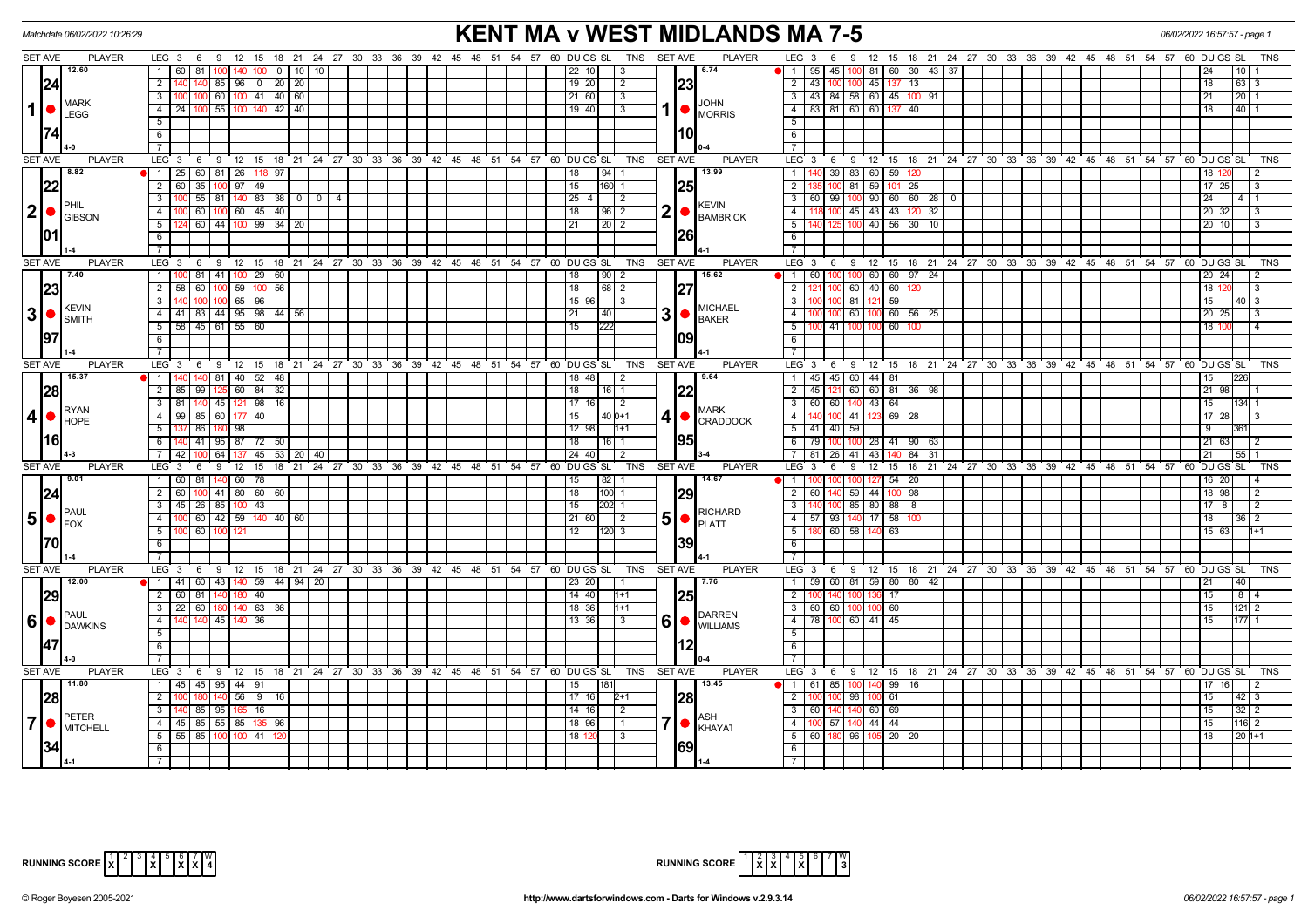| <b>PLAYER</b><br><b>SET AVE</b><br><b>SET AVE</b><br>LEG <sub>3</sub><br>18  21  24  27  30  33  36  39  42  45  48  51  54  57  60  DU GS  SL<br><b>TNS</b><br><b>PLAYER</b><br>18  21  24  27  30  33  36  39  42  45  48  51  54  57  60  DU GS  SL<br><b>TNS</b><br>LEG 3<br>12 15<br>- 6<br>-9<br>$12 \overline{ }$<br>15<br>6<br>9<br>9.55<br>4.60<br>58<br>52<br>$31$ 10 $10$<br>40<br>75 80<br>1 <sup>1</sup><br>60<br>22 10<br>43<br>63<br>44<br>35<br>1121<br>1+1<br>27<br>60<br> 19 <br>26<br>$\overline{2}$<br>96<br>97<br>$43 \mid 57$<br>60 88<br>20 88<br>$\overline{2}$<br>95<br>140<br>$\overline{0}$<br>$\sqrt{20}$<br> 20 3<br>21<br>40<br>$14$ 40<br>42 35 39<br>12<br>340<br>3 I<br>60<br>3<br>45 I<br>1361<br>PETER<br>GLEN<br> 8 <br>$\mathbf{8}$ $\bullet$ $\mathbf{C}$ MCGRANDLE<br>$59 \ 85 \ 40 \ 40$<br>68<br>18 40<br>59<br>2<br>$\overline{4}$<br>44<br>18<br>$\overline{4}$<br>60<br>40<br><b>ALLEN</b><br>5<br>5<br>1581<br>108<br>6<br>6<br><b>SET AVE</b><br><b>PLAYER</b><br><b>PLAYER</b><br>18 21 24 27 30 33 36 39 42 45 48 51 54 57 60 DUGS SL<br><b>TNS</b><br><b>SET AVE</b><br>LEG <sub>3</sub><br>12 15 18 21 24 27 30 33 36 39 42 45 48 51 54 57 60 DUGS SL<br><b>TNS</b><br>LEG <sub>3</sub><br>9<br>12 15<br>6<br>- 9<br>6<br>11.31<br>6.58<br>26   68   52<br>45 134 65<br>$40$   2<br>97<br>$17$ 52<br>1   97<br>15 <sub>1</sub><br>$\blacksquare$<br>$-99$<br>29<br>$2 \mid 57$<br>$16$ 32<br>$\sqrt{2}$<br> 24 <br>41<br>$-43$<br>99<br>96<br>117 32<br>$\overline{2}$<br>15<br>60<br>158I<br>$140$ 85 55<br>$\frac{14}{55}$<br>100 60 60 99<br> 82 2<br>81<br>$\sqrt{2}$<br>3<br>15<br>3 I<br><b>HARRY</b><br><b>ADAM</b><br> 9 <br>$\left  9 \right $ $\bullet$ Teasdale<br>58 58 32 16<br>60 99<br>$21$ 16<br>$\vert$ 2<br>18<br>64<br>$\overline{4}$<br>97<br>66 I<br>66<br>46<br>LANE<br>$140$ 60 60 82 42 32<br>$81$ 60 41 81 45 81 52<br>$19$ 32<br>$5 \ 85$<br>5<br>21<br>$\overline{60}$<br>100<br>1901<br>6<br>6<br>$\overline{7}$<br><b>PLAYER</b><br>$24$ 27 30 33 36 39 42 45<br><b>PLAYER</b><br>18 21 24 27 30 33 36 39 42 45 48 51 54 57 60 DUGS SL<br><b>SET AVE</b><br>$48 \t 51$<br>$54$ $57$ $60$ $DU$ $GS$ $SL$<br><b>TNS</b><br><b>SET AVE</b><br>LEG <sup>3</sup><br><b>TNS</b><br>LEG <sup>3</sup><br>9<br>$12 \quad 15$<br>18<br>21<br>6<br>$12 \quad 15$<br>- 6<br>-9<br>12.40<br>11.60<br>82<br>$1 \overline{41}$<br>60<br>32<br>8<br>$20$   8<br>81<br>78<br>$\overline{18}$<br>5 2<br>3<br>15<br>20 46<br> 24<br> 25 <br>$\overline{2}$<br>24<br>99   68   44   46<br>$100$ 41 50<br>21<br> 20 <br>80 I<br>59<br>90<br>50<br>45<br>$50 \mid 98 \mid 32$<br>23 32<br>60<br>60<br>39<br>30<br> 131 <br>41<br>85<br>41<br>21<br>3 I<br>3<br>40 l<br>10 <sup>c</sup><br><b>NIGEL</b><br><b>GAVIN</b><br>10 <sub>1</sub><br>$10 \bullet$ BAKER<br>44 100 27 70<br> 18 <br>43 45 140 33 40<br> 20 40 <br>60 3<br>$\overline{4}$<br>4 I<br>100<br><b>PAYNE</b><br>9714420<br>59<br>94<br>5 <sub>1</sub><br>$16$   20<br>$\overline{3}$<br>5<br>60<br>15<br>8 1+1<br>100<br>164<br>6<br>6<br>$\overline{7}$<br>12 15 18 21 24 27 30 33 36 39 42 45 48 51 54 57 60 DUGS SL<br>12 15 18 21 24 27 30 33 36 39 42 45 48 51 54 57 60 DUGS SL<br><b>SET AVE</b><br><b>PLAYER</b><br><b>TNS</b><br><b>SET AVE</b><br><b>PLAYER</b><br>LEG <sub>3</sub><br><b>TNS</b><br>LEG <sub>3</sub><br>9<br>9<br>- 6<br>- 6<br>6.34<br>$100$ 55<br>$39 \mid 96 \mid 25$<br>14.96<br>$47 \overline{56}$<br>18 56 <br>186<br>55<br>1 <sup>1</sup><br>15 <sup>1</sup><br>125<br>78 I<br>24<br>134 58 58 99 56<br>19<br>15<br>$2 \mid 96$<br>$\sqrt{17}$ 56<br>130I<br>2<br>96<br>140<br>58   85   84   21<br>50<br>14 50<br>3 I<br>12<br>3<br>59<br>253<br><b>TYLER</b><br>SHAUN<br>110<br>$100$ 81 99 120 0 15<br>60 78 40 58<br>21<br>49 77<br>4   81  <br>$\overline{4}$<br>  20   58  <br>REYNOLDS<br>CARROLL<br>58   59<br>20<br>95<br>15<br>$680+1$<br>98<br>20<br>$16$   20<br>5   41  <br>5<br>43 I<br>191<br>6<br>6<br>18 21 24 27 30 33 36 39 42 45 48 51 54 57 60 DUGS SL<br><b>PLAYER</b><br>18 21 24 27 30 33 36 39 42 45 48 51 54 57 60 DUGS SL<br><b>SET AVE</b><br><b>PLAYER</b><br><b>TNS</b><br><b>SET AVE</b><br>LEG <sub>3</sub><br><b>TNS</b><br>$LEG \ 3$<br>9<br>12<br>15<br>12 15<br>- 6<br>9<br>-6<br>9.35<br>$100$ 56<br>14.81<br>25<br>$17 \mid 25$<br>68<br>80<br>15  <br>71  <br>41<br>45 37 26 56<br> 24 <br>$2 \mid 58 \mid$<br>$-40$<br>18<br>127<br>41<br>$41 \ 60$<br>$100$ 20<br>19 20<br>239<br>2<br>99<br>140<br>59 180 72<br>15<br>3 I<br> 90 <br>$140D+1$<br>57<br>96 <sup>1</sup><br>68<br>15 68<br>-60 I<br><b>TERRY</b><br>12 <sub>0</sub><br>$ 2 $ $ _{JONES}$<br>90<br>80 60<br>12<br>136 1<br>80<br>80<br>106<br>15 1<br>4<br>$\overline{4}$<br><b>I</b> DUNFORD<br>5   38   59   180   48   42   44   65   25<br>60 55 80 60 38<br>24 25 <br>$D+1$<br>$\overline{5}$<br>60 58<br>21<br> 90 <br>62<br>181<br>40 140 100 23 58<br>$6$   90   100   41   95   90  <br>$\frac{18}{58}$<br>15<br> 85 1<br>6<br><b>13</b> | <b>KENT MA v WEST MIDLANDS MA 7-5</b><br>Matchdate 06/02/2022 10:26:29 |  |  |  |  |  |  |  |  |  |
|---------------------------------------------------------------------------------------------------------------------------------------------------------------------------------------------------------------------------------------------------------------------------------------------------------------------------------------------------------------------------------------------------------------------------------------------------------------------------------------------------------------------------------------------------------------------------------------------------------------------------------------------------------------------------------------------------------------------------------------------------------------------------------------------------------------------------------------------------------------------------------------------------------------------------------------------------------------------------------------------------------------------------------------------------------------------------------------------------------------------------------------------------------------------------------------------------------------------------------------------------------------------------------------------------------------------------------------------------------------------------------------------------------------------------------------------------------------------------------------------------------------------------------------------------------------------------------------------------------------------------------------------------------------------------------------------------------------------------------------------------------------------------------------------------------------------------------------------------------------------------------------------------------------------------------------------------------------------------------------------------------------------------------------------------------------------------------------------------------------------------------------------------------------------------------------------------------------------------------------------------------------------------------------------------------------------------------------------------------------------------------------------------------------------------------------------------------------------------------------------------------------------------------------------------------------------------------------------------------------------------------------------------------------------------------------------------------------------------------------------------------------------------------------------------------------------------------------------------------------------------------------------------------------------------------------------------------------------------------------------------------------------------------------------------------------------------------------------------------------------------------------------------------------------------------------------------------------------------------------------------------------------------------------------------------------------------------------------------------------------------------------------------------------------------------------------------------------------------------------------------------------------------------------------------------------------------------------------------------------------------------------------------------------------------------------------------------------------------------------------------------------------------------------------------------------------------------------------------------------------------------------------------------------------------------------------------------------------------------------------------------------------------------------------------------------------------------------------------------------------------------------------------------------------------------------------------------------------------------------------------------------------------------------------------------------------------------------------------------------------------------------------------------------------------------------------------------------------------------------------------------------------------------------------------------------------------------------------------------------------------------------------------------------------------------------------------------------------------------------------------------------------------------------------------------------------------------------------------------------------------------------------------------------------------------------------------------------------------------------------------------------------|------------------------------------------------------------------------|--|--|--|--|--|--|--|--|--|
|                                                                                                                                                                                                                                                                                                                                                                                                                                                                                                                                                                                                                                                                                                                                                                                                                                                                                                                                                                                                                                                                                                                                                                                                                                                                                                                                                                                                                                                                                                                                                                                                                                                                                                                                                                                                                                                                                                                                                                                                                                                                                                                                                                                                                                                                                                                                                                                                                                                                                                                                                                                                                                                                                                                                                                                                                                                                                                                                                                                                                                                                                                                                                                                                                                                                                                                                                                                                                                                                                                                                                                                                                                                                                                                                                                                                                                                                                                                                                                                                                                                                                                                                                                                                                                                                                                                                                                                                                                                                                                                                                                                                                                                                                                                                                                                                                                                                                                                                                                                                                     |                                                                        |  |  |  |  |  |  |  |  |  |
|                                                                                                                                                                                                                                                                                                                                                                                                                                                                                                                                                                                                                                                                                                                                                                                                                                                                                                                                                                                                                                                                                                                                                                                                                                                                                                                                                                                                                                                                                                                                                                                                                                                                                                                                                                                                                                                                                                                                                                                                                                                                                                                                                                                                                                                                                                                                                                                                                                                                                                                                                                                                                                                                                                                                                                                                                                                                                                                                                                                                                                                                                                                                                                                                                                                                                                                                                                                                                                                                                                                                                                                                                                                                                                                                                                                                                                                                                                                                                                                                                                                                                                                                                                                                                                                                                                                                                                                                                                                                                                                                                                                                                                                                                                                                                                                                                                                                                                                                                                                                                     |                                                                        |  |  |  |  |  |  |  |  |  |
|                                                                                                                                                                                                                                                                                                                                                                                                                                                                                                                                                                                                                                                                                                                                                                                                                                                                                                                                                                                                                                                                                                                                                                                                                                                                                                                                                                                                                                                                                                                                                                                                                                                                                                                                                                                                                                                                                                                                                                                                                                                                                                                                                                                                                                                                                                                                                                                                                                                                                                                                                                                                                                                                                                                                                                                                                                                                                                                                                                                                                                                                                                                                                                                                                                                                                                                                                                                                                                                                                                                                                                                                                                                                                                                                                                                                                                                                                                                                                                                                                                                                                                                                                                                                                                                                                                                                                                                                                                                                                                                                                                                                                                                                                                                                                                                                                                                                                                                                                                                                                     |                                                                        |  |  |  |  |  |  |  |  |  |
|                                                                                                                                                                                                                                                                                                                                                                                                                                                                                                                                                                                                                                                                                                                                                                                                                                                                                                                                                                                                                                                                                                                                                                                                                                                                                                                                                                                                                                                                                                                                                                                                                                                                                                                                                                                                                                                                                                                                                                                                                                                                                                                                                                                                                                                                                                                                                                                                                                                                                                                                                                                                                                                                                                                                                                                                                                                                                                                                                                                                                                                                                                                                                                                                                                                                                                                                                                                                                                                                                                                                                                                                                                                                                                                                                                                                                                                                                                                                                                                                                                                                                                                                                                                                                                                                                                                                                                                                                                                                                                                                                                                                                                                                                                                                                                                                                                                                                                                                                                                                                     |                                                                        |  |  |  |  |  |  |  |  |  |
|                                                                                                                                                                                                                                                                                                                                                                                                                                                                                                                                                                                                                                                                                                                                                                                                                                                                                                                                                                                                                                                                                                                                                                                                                                                                                                                                                                                                                                                                                                                                                                                                                                                                                                                                                                                                                                                                                                                                                                                                                                                                                                                                                                                                                                                                                                                                                                                                                                                                                                                                                                                                                                                                                                                                                                                                                                                                                                                                                                                                                                                                                                                                                                                                                                                                                                                                                                                                                                                                                                                                                                                                                                                                                                                                                                                                                                                                                                                                                                                                                                                                                                                                                                                                                                                                                                                                                                                                                                                                                                                                                                                                                                                                                                                                                                                                                                                                                                                                                                                                                     |                                                                        |  |  |  |  |  |  |  |  |  |
|                                                                                                                                                                                                                                                                                                                                                                                                                                                                                                                                                                                                                                                                                                                                                                                                                                                                                                                                                                                                                                                                                                                                                                                                                                                                                                                                                                                                                                                                                                                                                                                                                                                                                                                                                                                                                                                                                                                                                                                                                                                                                                                                                                                                                                                                                                                                                                                                                                                                                                                                                                                                                                                                                                                                                                                                                                                                                                                                                                                                                                                                                                                                                                                                                                                                                                                                                                                                                                                                                                                                                                                                                                                                                                                                                                                                                                                                                                                                                                                                                                                                                                                                                                                                                                                                                                                                                                                                                                                                                                                                                                                                                                                                                                                                                                                                                                                                                                                                                                                                                     |                                                                        |  |  |  |  |  |  |  |  |  |
|                                                                                                                                                                                                                                                                                                                                                                                                                                                                                                                                                                                                                                                                                                                                                                                                                                                                                                                                                                                                                                                                                                                                                                                                                                                                                                                                                                                                                                                                                                                                                                                                                                                                                                                                                                                                                                                                                                                                                                                                                                                                                                                                                                                                                                                                                                                                                                                                                                                                                                                                                                                                                                                                                                                                                                                                                                                                                                                                                                                                                                                                                                                                                                                                                                                                                                                                                                                                                                                                                                                                                                                                                                                                                                                                                                                                                                                                                                                                                                                                                                                                                                                                                                                                                                                                                                                                                                                                                                                                                                                                                                                                                                                                                                                                                                                                                                                                                                                                                                                                                     |                                                                        |  |  |  |  |  |  |  |  |  |
|                                                                                                                                                                                                                                                                                                                                                                                                                                                                                                                                                                                                                                                                                                                                                                                                                                                                                                                                                                                                                                                                                                                                                                                                                                                                                                                                                                                                                                                                                                                                                                                                                                                                                                                                                                                                                                                                                                                                                                                                                                                                                                                                                                                                                                                                                                                                                                                                                                                                                                                                                                                                                                                                                                                                                                                                                                                                                                                                                                                                                                                                                                                                                                                                                                                                                                                                                                                                                                                                                                                                                                                                                                                                                                                                                                                                                                                                                                                                                                                                                                                                                                                                                                                                                                                                                                                                                                                                                                                                                                                                                                                                                                                                                                                                                                                                                                                                                                                                                                                                                     |                                                                        |  |  |  |  |  |  |  |  |  |
|                                                                                                                                                                                                                                                                                                                                                                                                                                                                                                                                                                                                                                                                                                                                                                                                                                                                                                                                                                                                                                                                                                                                                                                                                                                                                                                                                                                                                                                                                                                                                                                                                                                                                                                                                                                                                                                                                                                                                                                                                                                                                                                                                                                                                                                                                                                                                                                                                                                                                                                                                                                                                                                                                                                                                                                                                                                                                                                                                                                                                                                                                                                                                                                                                                                                                                                                                                                                                                                                                                                                                                                                                                                                                                                                                                                                                                                                                                                                                                                                                                                                                                                                                                                                                                                                                                                                                                                                                                                                                                                                                                                                                                                                                                                                                                                                                                                                                                                                                                                                                     |                                                                        |  |  |  |  |  |  |  |  |  |
|                                                                                                                                                                                                                                                                                                                                                                                                                                                                                                                                                                                                                                                                                                                                                                                                                                                                                                                                                                                                                                                                                                                                                                                                                                                                                                                                                                                                                                                                                                                                                                                                                                                                                                                                                                                                                                                                                                                                                                                                                                                                                                                                                                                                                                                                                                                                                                                                                                                                                                                                                                                                                                                                                                                                                                                                                                                                                                                                                                                                                                                                                                                                                                                                                                                                                                                                                                                                                                                                                                                                                                                                                                                                                                                                                                                                                                                                                                                                                                                                                                                                                                                                                                                                                                                                                                                                                                                                                                                                                                                                                                                                                                                                                                                                                                                                                                                                                                                                                                                                                     |                                                                        |  |  |  |  |  |  |  |  |  |
|                                                                                                                                                                                                                                                                                                                                                                                                                                                                                                                                                                                                                                                                                                                                                                                                                                                                                                                                                                                                                                                                                                                                                                                                                                                                                                                                                                                                                                                                                                                                                                                                                                                                                                                                                                                                                                                                                                                                                                                                                                                                                                                                                                                                                                                                                                                                                                                                                                                                                                                                                                                                                                                                                                                                                                                                                                                                                                                                                                                                                                                                                                                                                                                                                                                                                                                                                                                                                                                                                                                                                                                                                                                                                                                                                                                                                                                                                                                                                                                                                                                                                                                                                                                                                                                                                                                                                                                                                                                                                                                                                                                                                                                                                                                                                                                                                                                                                                                                                                                                                     |                                                                        |  |  |  |  |  |  |  |  |  |
|                                                                                                                                                                                                                                                                                                                                                                                                                                                                                                                                                                                                                                                                                                                                                                                                                                                                                                                                                                                                                                                                                                                                                                                                                                                                                                                                                                                                                                                                                                                                                                                                                                                                                                                                                                                                                                                                                                                                                                                                                                                                                                                                                                                                                                                                                                                                                                                                                                                                                                                                                                                                                                                                                                                                                                                                                                                                                                                                                                                                                                                                                                                                                                                                                                                                                                                                                                                                                                                                                                                                                                                                                                                                                                                                                                                                                                                                                                                                                                                                                                                                                                                                                                                                                                                                                                                                                                                                                                                                                                                                                                                                                                                                                                                                                                                                                                                                                                                                                                                                                     |                                                                        |  |  |  |  |  |  |  |  |  |
|                                                                                                                                                                                                                                                                                                                                                                                                                                                                                                                                                                                                                                                                                                                                                                                                                                                                                                                                                                                                                                                                                                                                                                                                                                                                                                                                                                                                                                                                                                                                                                                                                                                                                                                                                                                                                                                                                                                                                                                                                                                                                                                                                                                                                                                                                                                                                                                                                                                                                                                                                                                                                                                                                                                                                                                                                                                                                                                                                                                                                                                                                                                                                                                                                                                                                                                                                                                                                                                                                                                                                                                                                                                                                                                                                                                                                                                                                                                                                                                                                                                                                                                                                                                                                                                                                                                                                                                                                                                                                                                                                                                                                                                                                                                                                                                                                                                                                                                                                                                                                     |                                                                        |  |  |  |  |  |  |  |  |  |
|                                                                                                                                                                                                                                                                                                                                                                                                                                                                                                                                                                                                                                                                                                                                                                                                                                                                                                                                                                                                                                                                                                                                                                                                                                                                                                                                                                                                                                                                                                                                                                                                                                                                                                                                                                                                                                                                                                                                                                                                                                                                                                                                                                                                                                                                                                                                                                                                                                                                                                                                                                                                                                                                                                                                                                                                                                                                                                                                                                                                                                                                                                                                                                                                                                                                                                                                                                                                                                                                                                                                                                                                                                                                                                                                                                                                                                                                                                                                                                                                                                                                                                                                                                                                                                                                                                                                                                                                                                                                                                                                                                                                                                                                                                                                                                                                                                                                                                                                                                                                                     |                                                                        |  |  |  |  |  |  |  |  |  |
|                                                                                                                                                                                                                                                                                                                                                                                                                                                                                                                                                                                                                                                                                                                                                                                                                                                                                                                                                                                                                                                                                                                                                                                                                                                                                                                                                                                                                                                                                                                                                                                                                                                                                                                                                                                                                                                                                                                                                                                                                                                                                                                                                                                                                                                                                                                                                                                                                                                                                                                                                                                                                                                                                                                                                                                                                                                                                                                                                                                                                                                                                                                                                                                                                                                                                                                                                                                                                                                                                                                                                                                                                                                                                                                                                                                                                                                                                                                                                                                                                                                                                                                                                                                                                                                                                                                                                                                                                                                                                                                                                                                                                                                                                                                                                                                                                                                                                                                                                                                                                     |                                                                        |  |  |  |  |  |  |  |  |  |
|                                                                                                                                                                                                                                                                                                                                                                                                                                                                                                                                                                                                                                                                                                                                                                                                                                                                                                                                                                                                                                                                                                                                                                                                                                                                                                                                                                                                                                                                                                                                                                                                                                                                                                                                                                                                                                                                                                                                                                                                                                                                                                                                                                                                                                                                                                                                                                                                                                                                                                                                                                                                                                                                                                                                                                                                                                                                                                                                                                                                                                                                                                                                                                                                                                                                                                                                                                                                                                                                                                                                                                                                                                                                                                                                                                                                                                                                                                                                                                                                                                                                                                                                                                                                                                                                                                                                                                                                                                                                                                                                                                                                                                                                                                                                                                                                                                                                                                                                                                                                                     |                                                                        |  |  |  |  |  |  |  |  |  |
|                                                                                                                                                                                                                                                                                                                                                                                                                                                                                                                                                                                                                                                                                                                                                                                                                                                                                                                                                                                                                                                                                                                                                                                                                                                                                                                                                                                                                                                                                                                                                                                                                                                                                                                                                                                                                                                                                                                                                                                                                                                                                                                                                                                                                                                                                                                                                                                                                                                                                                                                                                                                                                                                                                                                                                                                                                                                                                                                                                                                                                                                                                                                                                                                                                                                                                                                                                                                                                                                                                                                                                                                                                                                                                                                                                                                                                                                                                                                                                                                                                                                                                                                                                                                                                                                                                                                                                                                                                                                                                                                                                                                                                                                                                                                                                                                                                                                                                                                                                                                                     |                                                                        |  |  |  |  |  |  |  |  |  |
|                                                                                                                                                                                                                                                                                                                                                                                                                                                                                                                                                                                                                                                                                                                                                                                                                                                                                                                                                                                                                                                                                                                                                                                                                                                                                                                                                                                                                                                                                                                                                                                                                                                                                                                                                                                                                                                                                                                                                                                                                                                                                                                                                                                                                                                                                                                                                                                                                                                                                                                                                                                                                                                                                                                                                                                                                                                                                                                                                                                                                                                                                                                                                                                                                                                                                                                                                                                                                                                                                                                                                                                                                                                                                                                                                                                                                                                                                                                                                                                                                                                                                                                                                                                                                                                                                                                                                                                                                                                                                                                                                                                                                                                                                                                                                                                                                                                                                                                                                                                                                     |                                                                        |  |  |  |  |  |  |  |  |  |
|                                                                                                                                                                                                                                                                                                                                                                                                                                                                                                                                                                                                                                                                                                                                                                                                                                                                                                                                                                                                                                                                                                                                                                                                                                                                                                                                                                                                                                                                                                                                                                                                                                                                                                                                                                                                                                                                                                                                                                                                                                                                                                                                                                                                                                                                                                                                                                                                                                                                                                                                                                                                                                                                                                                                                                                                                                                                                                                                                                                                                                                                                                                                                                                                                                                                                                                                                                                                                                                                                                                                                                                                                                                                                                                                                                                                                                                                                                                                                                                                                                                                                                                                                                                                                                                                                                                                                                                                                                                                                                                                                                                                                                                                                                                                                                                                                                                                                                                                                                                                                     |                                                                        |  |  |  |  |  |  |  |  |  |
|                                                                                                                                                                                                                                                                                                                                                                                                                                                                                                                                                                                                                                                                                                                                                                                                                                                                                                                                                                                                                                                                                                                                                                                                                                                                                                                                                                                                                                                                                                                                                                                                                                                                                                                                                                                                                                                                                                                                                                                                                                                                                                                                                                                                                                                                                                                                                                                                                                                                                                                                                                                                                                                                                                                                                                                                                                                                                                                                                                                                                                                                                                                                                                                                                                                                                                                                                                                                                                                                                                                                                                                                                                                                                                                                                                                                                                                                                                                                                                                                                                                                                                                                                                                                                                                                                                                                                                                                                                                                                                                                                                                                                                                                                                                                                                                                                                                                                                                                                                                                                     |                                                                        |  |  |  |  |  |  |  |  |  |
|                                                                                                                                                                                                                                                                                                                                                                                                                                                                                                                                                                                                                                                                                                                                                                                                                                                                                                                                                                                                                                                                                                                                                                                                                                                                                                                                                                                                                                                                                                                                                                                                                                                                                                                                                                                                                                                                                                                                                                                                                                                                                                                                                                                                                                                                                                                                                                                                                                                                                                                                                                                                                                                                                                                                                                                                                                                                                                                                                                                                                                                                                                                                                                                                                                                                                                                                                                                                                                                                                                                                                                                                                                                                                                                                                                                                                                                                                                                                                                                                                                                                                                                                                                                                                                                                                                                                                                                                                                                                                                                                                                                                                                                                                                                                                                                                                                                                                                                                                                                                                     |                                                                        |  |  |  |  |  |  |  |  |  |
|                                                                                                                                                                                                                                                                                                                                                                                                                                                                                                                                                                                                                                                                                                                                                                                                                                                                                                                                                                                                                                                                                                                                                                                                                                                                                                                                                                                                                                                                                                                                                                                                                                                                                                                                                                                                                                                                                                                                                                                                                                                                                                                                                                                                                                                                                                                                                                                                                                                                                                                                                                                                                                                                                                                                                                                                                                                                                                                                                                                                                                                                                                                                                                                                                                                                                                                                                                                                                                                                                                                                                                                                                                                                                                                                                                                                                                                                                                                                                                                                                                                                                                                                                                                                                                                                                                                                                                                                                                                                                                                                                                                                                                                                                                                                                                                                                                                                                                                                                                                                                     |                                                                        |  |  |  |  |  |  |  |  |  |
|                                                                                                                                                                                                                                                                                                                                                                                                                                                                                                                                                                                                                                                                                                                                                                                                                                                                                                                                                                                                                                                                                                                                                                                                                                                                                                                                                                                                                                                                                                                                                                                                                                                                                                                                                                                                                                                                                                                                                                                                                                                                                                                                                                                                                                                                                                                                                                                                                                                                                                                                                                                                                                                                                                                                                                                                                                                                                                                                                                                                                                                                                                                                                                                                                                                                                                                                                                                                                                                                                                                                                                                                                                                                                                                                                                                                                                                                                                                                                                                                                                                                                                                                                                                                                                                                                                                                                                                                                                                                                                                                                                                                                                                                                                                                                                                                                                                                                                                                                                                                                     |                                                                        |  |  |  |  |  |  |  |  |  |
|                                                                                                                                                                                                                                                                                                                                                                                                                                                                                                                                                                                                                                                                                                                                                                                                                                                                                                                                                                                                                                                                                                                                                                                                                                                                                                                                                                                                                                                                                                                                                                                                                                                                                                                                                                                                                                                                                                                                                                                                                                                                                                                                                                                                                                                                                                                                                                                                                                                                                                                                                                                                                                                                                                                                                                                                                                                                                                                                                                                                                                                                                                                                                                                                                                                                                                                                                                                                                                                                                                                                                                                                                                                                                                                                                                                                                                                                                                                                                                                                                                                                                                                                                                                                                                                                                                                                                                                                                                                                                                                                                                                                                                                                                                                                                                                                                                                                                                                                                                                                                     |                                                                        |  |  |  |  |  |  |  |  |  |
|                                                                                                                                                                                                                                                                                                                                                                                                                                                                                                                                                                                                                                                                                                                                                                                                                                                                                                                                                                                                                                                                                                                                                                                                                                                                                                                                                                                                                                                                                                                                                                                                                                                                                                                                                                                                                                                                                                                                                                                                                                                                                                                                                                                                                                                                                                                                                                                                                                                                                                                                                                                                                                                                                                                                                                                                                                                                                                                                                                                                                                                                                                                                                                                                                                                                                                                                                                                                                                                                                                                                                                                                                                                                                                                                                                                                                                                                                                                                                                                                                                                                                                                                                                                                                                                                                                                                                                                                                                                                                                                                                                                                                                                                                                                                                                                                                                                                                                                                                                                                                     |                                                                        |  |  |  |  |  |  |  |  |  |
|                                                                                                                                                                                                                                                                                                                                                                                                                                                                                                                                                                                                                                                                                                                                                                                                                                                                                                                                                                                                                                                                                                                                                                                                                                                                                                                                                                                                                                                                                                                                                                                                                                                                                                                                                                                                                                                                                                                                                                                                                                                                                                                                                                                                                                                                                                                                                                                                                                                                                                                                                                                                                                                                                                                                                                                                                                                                                                                                                                                                                                                                                                                                                                                                                                                                                                                                                                                                                                                                                                                                                                                                                                                                                                                                                                                                                                                                                                                                                                                                                                                                                                                                                                                                                                                                                                                                                                                                                                                                                                                                                                                                                                                                                                                                                                                                                                                                                                                                                                                                                     |                                                                        |  |  |  |  |  |  |  |  |  |
|                                                                                                                                                                                                                                                                                                                                                                                                                                                                                                                                                                                                                                                                                                                                                                                                                                                                                                                                                                                                                                                                                                                                                                                                                                                                                                                                                                                                                                                                                                                                                                                                                                                                                                                                                                                                                                                                                                                                                                                                                                                                                                                                                                                                                                                                                                                                                                                                                                                                                                                                                                                                                                                                                                                                                                                                                                                                                                                                                                                                                                                                                                                                                                                                                                                                                                                                                                                                                                                                                                                                                                                                                                                                                                                                                                                                                                                                                                                                                                                                                                                                                                                                                                                                                                                                                                                                                                                                                                                                                                                                                                                                                                                                                                                                                                                                                                                                                                                                                                                                                     |                                                                        |  |  |  |  |  |  |  |  |  |
|                                                                                                                                                                                                                                                                                                                                                                                                                                                                                                                                                                                                                                                                                                                                                                                                                                                                                                                                                                                                                                                                                                                                                                                                                                                                                                                                                                                                                                                                                                                                                                                                                                                                                                                                                                                                                                                                                                                                                                                                                                                                                                                                                                                                                                                                                                                                                                                                                                                                                                                                                                                                                                                                                                                                                                                                                                                                                                                                                                                                                                                                                                                                                                                                                                                                                                                                                                                                                                                                                                                                                                                                                                                                                                                                                                                                                                                                                                                                                                                                                                                                                                                                                                                                                                                                                                                                                                                                                                                                                                                                                                                                                                                                                                                                                                                                                                                                                                                                                                                                                     |                                                                        |  |  |  |  |  |  |  |  |  |
|                                                                                                                                                                                                                                                                                                                                                                                                                                                                                                                                                                                                                                                                                                                                                                                                                                                                                                                                                                                                                                                                                                                                                                                                                                                                                                                                                                                                                                                                                                                                                                                                                                                                                                                                                                                                                                                                                                                                                                                                                                                                                                                                                                                                                                                                                                                                                                                                                                                                                                                                                                                                                                                                                                                                                                                                                                                                                                                                                                                                                                                                                                                                                                                                                                                                                                                                                                                                                                                                                                                                                                                                                                                                                                                                                                                                                                                                                                                                                                                                                                                                                                                                                                                                                                                                                                                                                                                                                                                                                                                                                                                                                                                                                                                                                                                                                                                                                                                                                                                                                     |                                                                        |  |  |  |  |  |  |  |  |  |
|                                                                                                                                                                                                                                                                                                                                                                                                                                                                                                                                                                                                                                                                                                                                                                                                                                                                                                                                                                                                                                                                                                                                                                                                                                                                                                                                                                                                                                                                                                                                                                                                                                                                                                                                                                                                                                                                                                                                                                                                                                                                                                                                                                                                                                                                                                                                                                                                                                                                                                                                                                                                                                                                                                                                                                                                                                                                                                                                                                                                                                                                                                                                                                                                                                                                                                                                                                                                                                                                                                                                                                                                                                                                                                                                                                                                                                                                                                                                                                                                                                                                                                                                                                                                                                                                                                                                                                                                                                                                                                                                                                                                                                                                                                                                                                                                                                                                                                                                                                                                                     |                                                                        |  |  |  |  |  |  |  |  |  |
|                                                                                                                                                                                                                                                                                                                                                                                                                                                                                                                                                                                                                                                                                                                                                                                                                                                                                                                                                                                                                                                                                                                                                                                                                                                                                                                                                                                                                                                                                                                                                                                                                                                                                                                                                                                                                                                                                                                                                                                                                                                                                                                                                                                                                                                                                                                                                                                                                                                                                                                                                                                                                                                                                                                                                                                                                                                                                                                                                                                                                                                                                                                                                                                                                                                                                                                                                                                                                                                                                                                                                                                                                                                                                                                                                                                                                                                                                                                                                                                                                                                                                                                                                                                                                                                                                                                                                                                                                                                                                                                                                                                                                                                                                                                                                                                                                                                                                                                                                                                                                     |                                                                        |  |  |  |  |  |  |  |  |  |
|                                                                                                                                                                                                                                                                                                                                                                                                                                                                                                                                                                                                                                                                                                                                                                                                                                                                                                                                                                                                                                                                                                                                                                                                                                                                                                                                                                                                                                                                                                                                                                                                                                                                                                                                                                                                                                                                                                                                                                                                                                                                                                                                                                                                                                                                                                                                                                                                                                                                                                                                                                                                                                                                                                                                                                                                                                                                                                                                                                                                                                                                                                                                                                                                                                                                                                                                                                                                                                                                                                                                                                                                                                                                                                                                                                                                                                                                                                                                                                                                                                                                                                                                                                                                                                                                                                                                                                                                                                                                                                                                                                                                                                                                                                                                                                                                                                                                                                                                                                                                                     |                                                                        |  |  |  |  |  |  |  |  |  |
|                                                                                                                                                                                                                                                                                                                                                                                                                                                                                                                                                                                                                                                                                                                                                                                                                                                                                                                                                                                                                                                                                                                                                                                                                                                                                                                                                                                                                                                                                                                                                                                                                                                                                                                                                                                                                                                                                                                                                                                                                                                                                                                                                                                                                                                                                                                                                                                                                                                                                                                                                                                                                                                                                                                                                                                                                                                                                                                                                                                                                                                                                                                                                                                                                                                                                                                                                                                                                                                                                                                                                                                                                                                                                                                                                                                                                                                                                                                                                                                                                                                                                                                                                                                                                                                                                                                                                                                                                                                                                                                                                                                                                                                                                                                                                                                                                                                                                                                                                                                                                     |                                                                        |  |  |  |  |  |  |  |  |  |
|                                                                                                                                                                                                                                                                                                                                                                                                                                                                                                                                                                                                                                                                                                                                                                                                                                                                                                                                                                                                                                                                                                                                                                                                                                                                                                                                                                                                                                                                                                                                                                                                                                                                                                                                                                                                                                                                                                                                                                                                                                                                                                                                                                                                                                                                                                                                                                                                                                                                                                                                                                                                                                                                                                                                                                                                                                                                                                                                                                                                                                                                                                                                                                                                                                                                                                                                                                                                                                                                                                                                                                                                                                                                                                                                                                                                                                                                                                                                                                                                                                                                                                                                                                                                                                                                                                                                                                                                                                                                                                                                                                                                                                                                                                                                                                                                                                                                                                                                                                                                                     |                                                                        |  |  |  |  |  |  |  |  |  |
|                                                                                                                                                                                                                                                                                                                                                                                                                                                                                                                                                                                                                                                                                                                                                                                                                                                                                                                                                                                                                                                                                                                                                                                                                                                                                                                                                                                                                                                                                                                                                                                                                                                                                                                                                                                                                                                                                                                                                                                                                                                                                                                                                                                                                                                                                                                                                                                                                                                                                                                                                                                                                                                                                                                                                                                                                                                                                                                                                                                                                                                                                                                                                                                                                                                                                                                                                                                                                                                                                                                                                                                                                                                                                                                                                                                                                                                                                                                                                                                                                                                                                                                                                                                                                                                                                                                                                                                                                                                                                                                                                                                                                                                                                                                                                                                                                                                                                                                                                                                                                     |                                                                        |  |  |  |  |  |  |  |  |  |
|                                                                                                                                                                                                                                                                                                                                                                                                                                                                                                                                                                                                                                                                                                                                                                                                                                                                                                                                                                                                                                                                                                                                                                                                                                                                                                                                                                                                                                                                                                                                                                                                                                                                                                                                                                                                                                                                                                                                                                                                                                                                                                                                                                                                                                                                                                                                                                                                                                                                                                                                                                                                                                                                                                                                                                                                                                                                                                                                                                                                                                                                                                                                                                                                                                                                                                                                                                                                                                                                                                                                                                                                                                                                                                                                                                                                                                                                                                                                                                                                                                                                                                                                                                                                                                                                                                                                                                                                                                                                                                                                                                                                                                                                                                                                                                                                                                                                                                                                                                                                                     |                                                                        |  |  |  |  |  |  |  |  |  |
|                                                                                                                                                                                                                                                                                                                                                                                                                                                                                                                                                                                                                                                                                                                                                                                                                                                                                                                                                                                                                                                                                                                                                                                                                                                                                                                                                                                                                                                                                                                                                                                                                                                                                                                                                                                                                                                                                                                                                                                                                                                                                                                                                                                                                                                                                                                                                                                                                                                                                                                                                                                                                                                                                                                                                                                                                                                                                                                                                                                                                                                                                                                                                                                                                                                                                                                                                                                                                                                                                                                                                                                                                                                                                                                                                                                                                                                                                                                                                                                                                                                                                                                                                                                                                                                                                                                                                                                                                                                                                                                                                                                                                                                                                                                                                                                                                                                                                                                                                                                                                     |                                                                        |  |  |  |  |  |  |  |  |  |
|                                                                                                                                                                                                                                                                                                                                                                                                                                                                                                                                                                                                                                                                                                                                                                                                                                                                                                                                                                                                                                                                                                                                                                                                                                                                                                                                                                                                                                                                                                                                                                                                                                                                                                                                                                                                                                                                                                                                                                                                                                                                                                                                                                                                                                                                                                                                                                                                                                                                                                                                                                                                                                                                                                                                                                                                                                                                                                                                                                                                                                                                                                                                                                                                                                                                                                                                                                                                                                                                                                                                                                                                                                                                                                                                                                                                                                                                                                                                                                                                                                                                                                                                                                                                                                                                                                                                                                                                                                                                                                                                                                                                                                                                                                                                                                                                                                                                                                                                                                                                                     |                                                                        |  |  |  |  |  |  |  |  |  |
|                                                                                                                                                                                                                                                                                                                                                                                                                                                                                                                                                                                                                                                                                                                                                                                                                                                                                                                                                                                                                                                                                                                                                                                                                                                                                                                                                                                                                                                                                                                                                                                                                                                                                                                                                                                                                                                                                                                                                                                                                                                                                                                                                                                                                                                                                                                                                                                                                                                                                                                                                                                                                                                                                                                                                                                                                                                                                                                                                                                                                                                                                                                                                                                                                                                                                                                                                                                                                                                                                                                                                                                                                                                                                                                                                                                                                                                                                                                                                                                                                                                                                                                                                                                                                                                                                                                                                                                                                                                                                                                                                                                                                                                                                                                                                                                                                                                                                                                                                                                                                     |                                                                        |  |  |  |  |  |  |  |  |  |
|                                                                                                                                                                                                                                                                                                                                                                                                                                                                                                                                                                                                                                                                                                                                                                                                                                                                                                                                                                                                                                                                                                                                                                                                                                                                                                                                                                                                                                                                                                                                                                                                                                                                                                                                                                                                                                                                                                                                                                                                                                                                                                                                                                                                                                                                                                                                                                                                                                                                                                                                                                                                                                                                                                                                                                                                                                                                                                                                                                                                                                                                                                                                                                                                                                                                                                                                                                                                                                                                                                                                                                                                                                                                                                                                                                                                                                                                                                                                                                                                                                                                                                                                                                                                                                                                                                                                                                                                                                                                                                                                                                                                                                                                                                                                                                                                                                                                                                                                                                                                                     |                                                                        |  |  |  |  |  |  |  |  |  |

| wkins 29.47<br>IOP:<br>Paul Dat | ، ۱۱ ۵۵ ۰<br>shaun Carroll 30.11<br>ັ                                         |
|---------------------------------|-------------------------------------------------------------------------------|
| <b>RUNNING SCORE</b><br>.<br>.  | $\sim$ 12 W<br><b>COOD</b><br>יים<br>.<br>שוויוש סטרוויו<br>.<br>$\mathbf{r}$ |